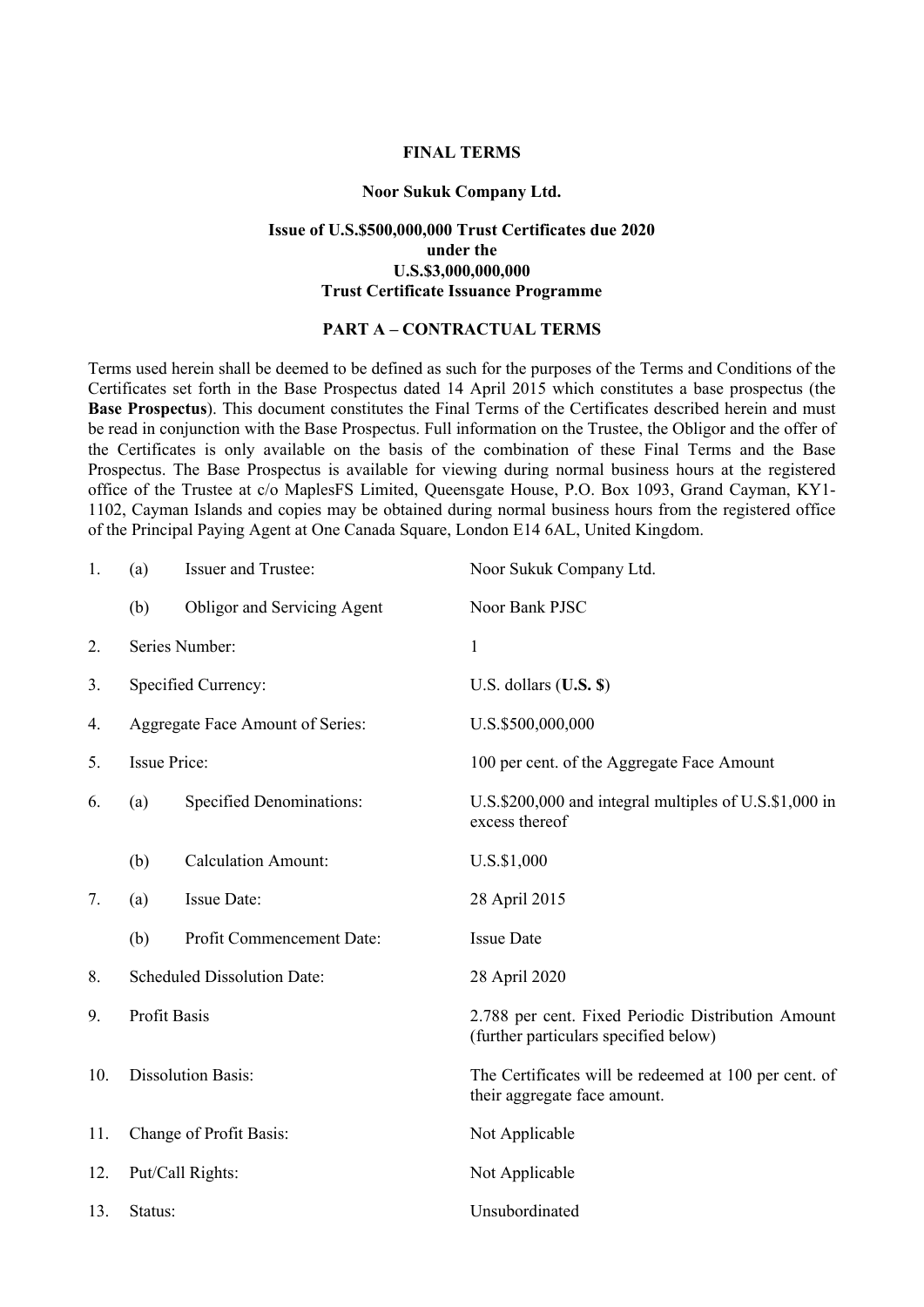# **Provisions relating to profit payable**

| 14. |                                                                                                                                                                                           | Fixed Rate Periodic Distribution Provisions:                                   | Applicable                                                                                                                                                                                  |
|-----|-------------------------------------------------------------------------------------------------------------------------------------------------------------------------------------------|--------------------------------------------------------------------------------|---------------------------------------------------------------------------------------------------------------------------------------------------------------------------------------------|
|     | (a)                                                                                                                                                                                       | Profit Rate(s):                                                                | 2.788 per cent. per annum payable semiannually in<br>arrear on each Periodic Distribution Date                                                                                              |
|     | (b)                                                                                                                                                                                       | Periodic Distribution Date(s):                                                 | 28 April and 28 October in each year up to and<br>including<br>Scheduled<br>Dissolution<br>the<br>Date,<br>commencing on 28 October 2015                                                    |
|     | (c)                                                                                                                                                                                       | Fixed Amount(s):                                                               | U.S.\$13.94 per Calculation Amount                                                                                                                                                          |
|     | (d)                                                                                                                                                                                       | Broken Amount(s):                                                              | Not Applicable                                                                                                                                                                              |
|     | (e)                                                                                                                                                                                       | Day Count Fraction:                                                            | 30/360                                                                                                                                                                                      |
|     | (f)                                                                                                                                                                                       | Determination Date(s):                                                         | Not Applicable                                                                                                                                                                              |
|     |                                                                                                                                                                                           |                                                                                |                                                                                                                                                                                             |
| 15. |                                                                                                                                                                                           | Floating Periodic Distribution Provisions:                                     | Not Applicable                                                                                                                                                                              |
|     |                                                                                                                                                                                           | Provisions relating to dissolution                                             |                                                                                                                                                                                             |
| 16. | Notice periods for Condition 8(b):                                                                                                                                                        |                                                                                | Minimum period: 30 days                                                                                                                                                                     |
|     |                                                                                                                                                                                           |                                                                                | Maximum period: 60 days                                                                                                                                                                     |
| 17. | <b>Optional Dissolution Right:</b>                                                                                                                                                        |                                                                                | Not Applicable                                                                                                                                                                              |
| 18. | Certificateholder Put Right:                                                                                                                                                              |                                                                                | Not Applicable                                                                                                                                                                              |
| 19. | Dissolution Distribution Amount following<br>redemption on the Scheduled Dissolution Date,<br>on any Early Tax Dissolution Date or<br>following the occurrence of a Dissolution<br>Event: |                                                                                | As per Condition 1                                                                                                                                                                          |
|     |                                                                                                                                                                                           | <b>General provisions applicable to the Certificates</b>                       |                                                                                                                                                                                             |
| 20. | Form of Certificates:                                                                                                                                                                     |                                                                                | Certificates:<br>Global<br>Certificate<br>Registered<br>exchangeable for Certificates in definitive registered<br>form in the limited circumstances specified in the<br>Global Certificate. |
|     |                                                                                                                                                                                           |                                                                                | Reg S Compliance Category 2; TEFRA not<br>applicable                                                                                                                                        |
| 21. |                                                                                                                                                                                           | Financial Centre(s) relating to payment Not Applicable<br>(Condition $9(d)$ ): |                                                                                                                                                                                             |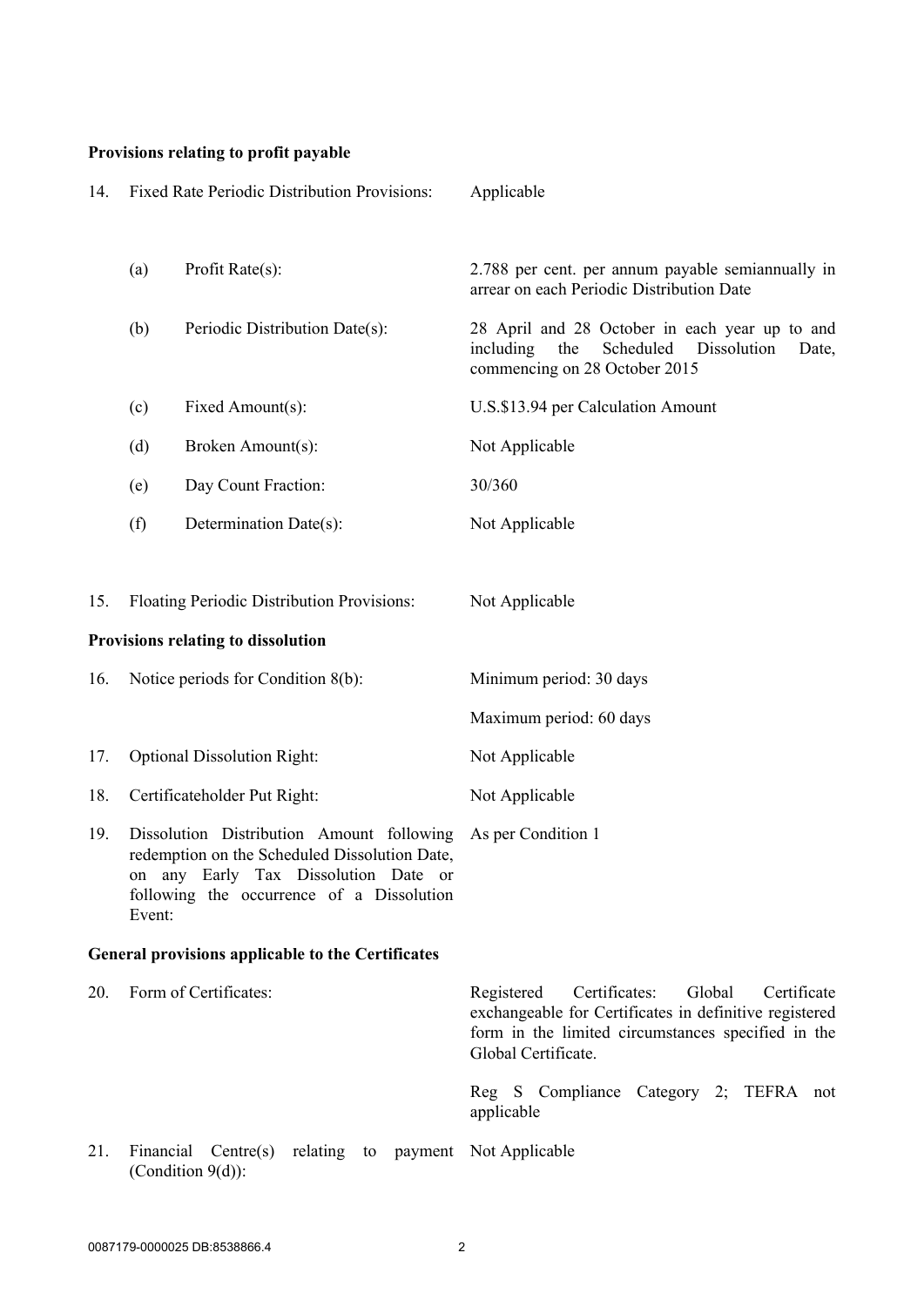Signed on behalf of Noor Sukuk Company Ltd.

Signed on behalf of Noor Bank PJSC

 $By:....$ ................ **Aaron Bennett** 

Duly authorised

Duly authorised

ł,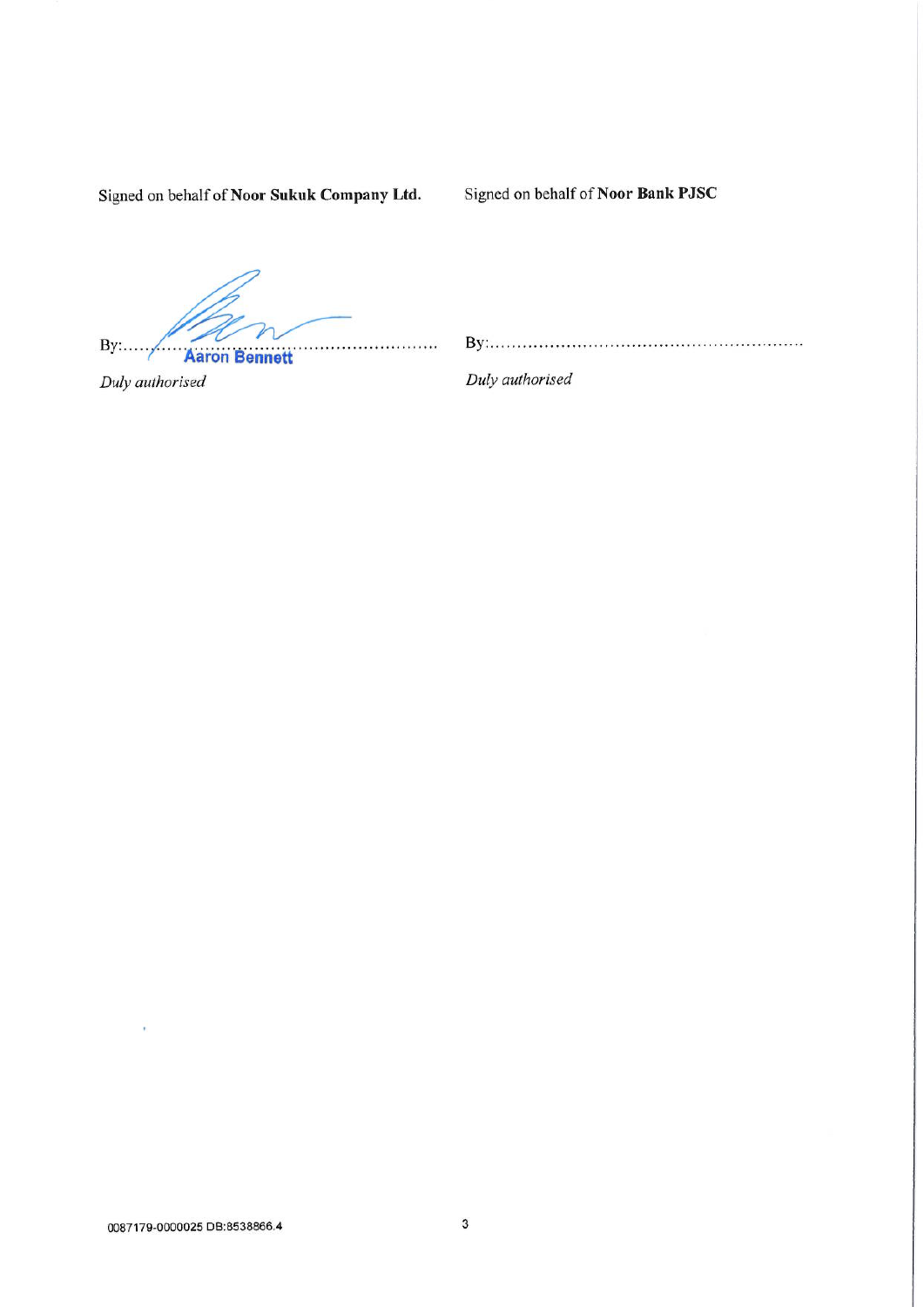Signed on behalf of Noor Sukuk Company Ltd.

Signed on behalf of Noor Bank PJSC

 $By: \ldots$ . 

Duly authorised

Duly authorised



à.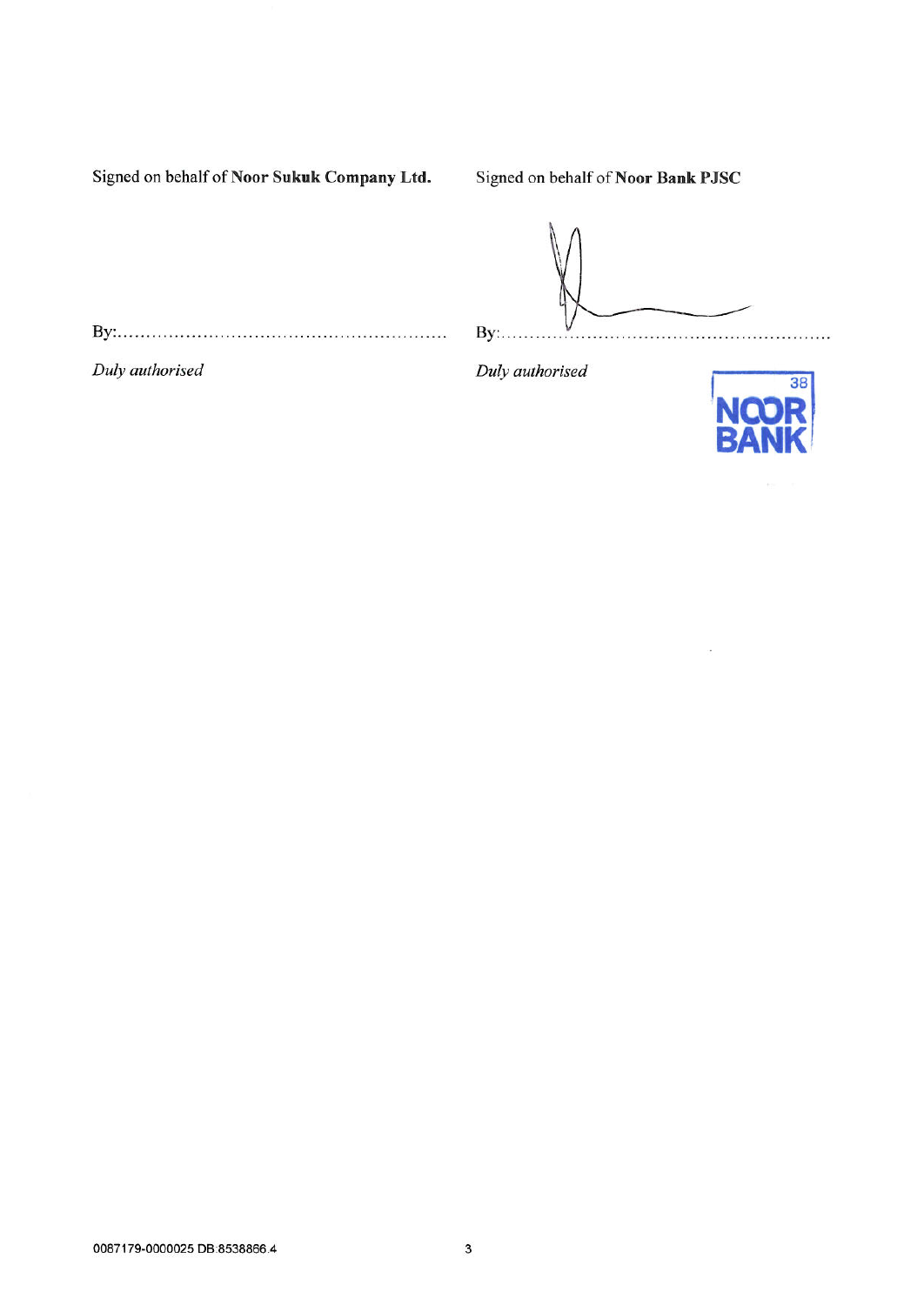#### **PART B – OTHER INFORMATION**

#### 1. **Listing and Admission to Trading**

- (a) Listing and Admission to trading: Application has been made by the Issuer (or on its behalf) for the Certificates to be admitted to trading on NASDAQ Dubai and for, listing on the Official List maintained by the Dubai Financial Services Authority with effect from 30 April 2015.
- (b) Estimate of total expenses related to U.S.\$4,500 admission to trading:

#### 2. **Ratings**

Ratings: The Certificates to be issued are expected to be rated:

Fitch: A-

Fitch is established in the European Union and is registered under Regulation (EC) No. 1060/2009.

#### 3. **Interests of Natural and Legal Persons involved in the Issue**

Save for any fees payable to the Joint Lead Managers, so far as each of the Trustee and the Obligor is aware, no person involved in the issue of the Certificates has an interest material to the offer. The Joint Lead Managers and their affiliates have engaged, and may in the future engage, in investment banking and/or commercial banking transactions with, and may perform other services for the Issuer or the Bank or their affiliates in the ordinary course of business for which they may receive fees.

4. **Yield**: 2.788 per cent. per annum

The yield is calculated at the Issue Date on the basis of the Issue Price. It is not an indication of future yield.

#### 5. **Operational Information**

(a) ISIN Code: XS1224417847 (b) Common Code: 122441784 (c) Any clearing system(s) other than Not Applicable Euroclear and Clearstream Luxembourg and the relevant identification number(s): (d) Names and addresses of additional Not Applicable Paying Agent(s) (if any): (e) Stabilisation Manager(s): Standard Chartered Bank